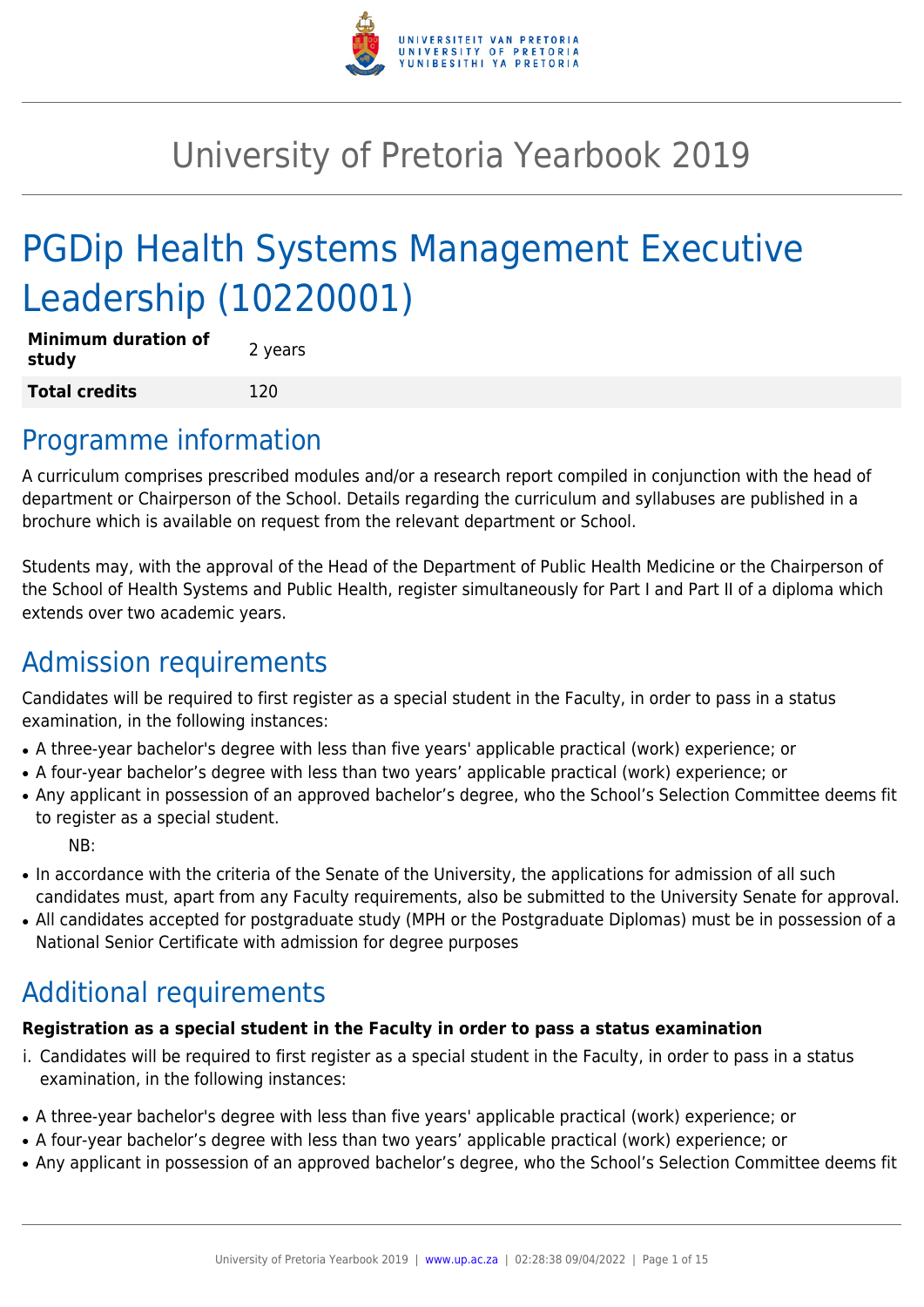

to register as a special student.

### **NB**:

In accordance with the criteria of the Senate of the University, the applications for admission of all such candidates must, apart from any Faculty requirements, also be submitted to the University Senate for approval. All candidates accepted for postgraduate study (MPH or the Postgraduate Diplomas) must be in possession of a National Senior Certificate with admission for degree purposes.

#### ii. **Pass requirements for the status examination**

- At least 60% must be obtained in the status examination.
- The status examination will be written in June.
- iii. The application of a student who has passed the status examination must be submitted to the Senate of the University for approval. Successful students may then enrol for the degree programme in the following academic year.

#### **Other selection criteria**

(Each on a scale of one to five.)

- Academic merit
- National/International need for public health
- Under-represented groups in public health
- Public health related employment
- Track record e.g. employment, academic, community-building, etc.

# Examinations and pass requirements

Students must attend all lectures and practical classes to the satisfaction of the head of department or the Chairperson of the School before they will be admitted to the examinations. Written, oral and/or practical examinations must be passed in all the modules. All diploma programme summative assessments will be externally moderated.

The minimum pass mark for prescribed modules and the summative assessment is 50%.

Only with the approval of the Chairperson of the School, on the recommendation of the relevant head of department, will a student be allowed to continue his or her studies after having failed two modules (or the same module twice).

A second examination in a module (including the diploma-specific summative assessment) is arranged in conjunction with the relevant head of department.

# Pass with distinction

A diploma is awarded with distinction to a student who has obtained a mark of at least 75% for the externally moderated assessment component as well as a simple (unweighted) average of at least 75% of all the marks for the other required modules for the relevant diploma; excluding PHM 870 Learning in public health 870.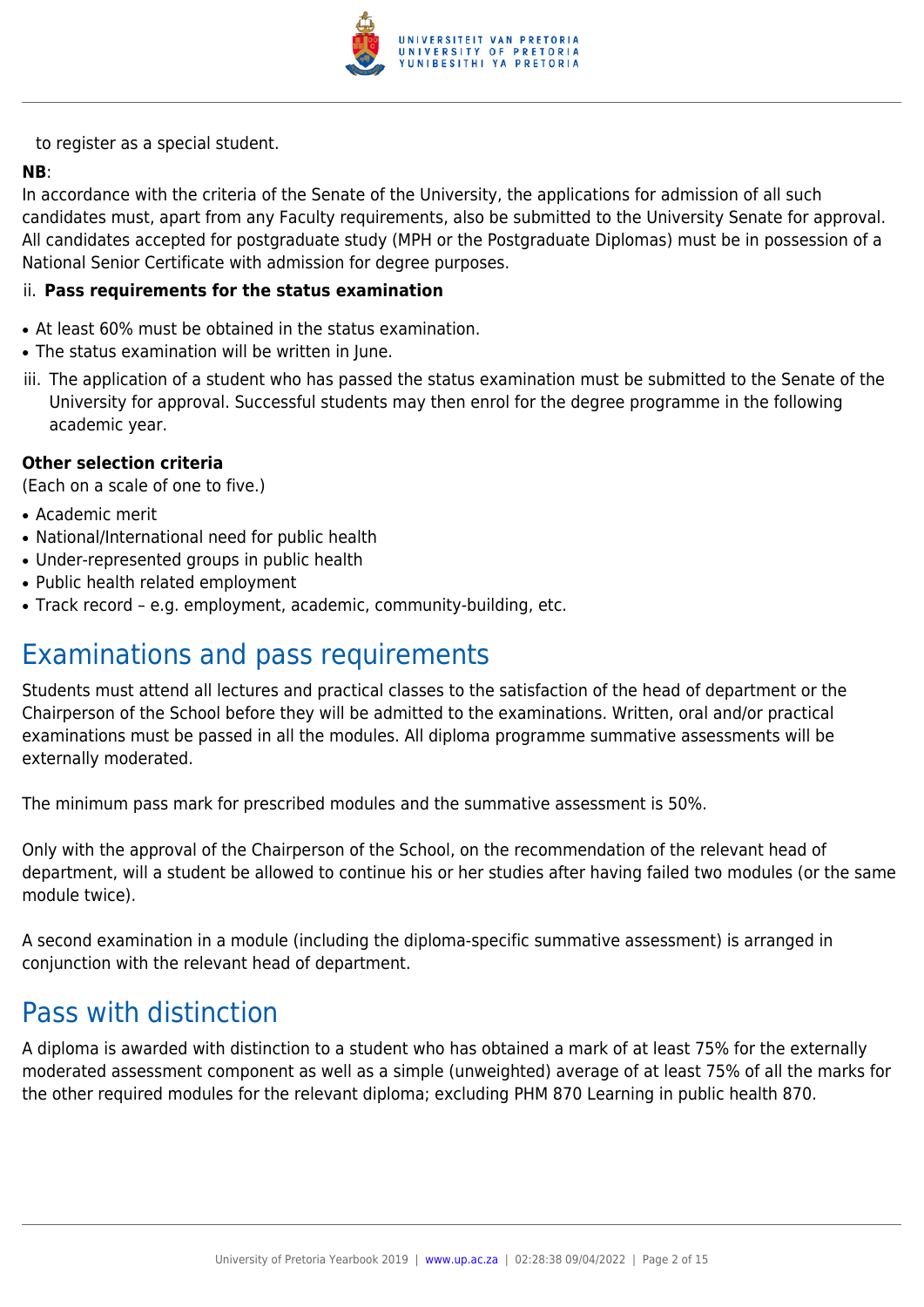

# General information

# **Concurrent registration for two study programmes**

- i. In accordance with the stipulations of the General Regulations, which is mutatis mutandis applicable in the case of postgraduate diploma study, the permission of the Dean is required for concurrent registration, subject to the regulations applicable to the fields of study in question and to any other stipulations the Dean may prescribe. Such a concession may be withdrawn by the Dean if the student does not perform satisfactorily – all assignments and coursework must be completed on time. Concurrent registration will not be accepted as a reason for poor performance or not meeting deadlines for both study programmes.
- ii. In the case of registering concurrently for two study programmes in the School of Health Systems and Public Health and elsewhere, students must obtain the written consent of both the coordinator of their current programme and the coordinator of the second programme (or the track co-ordinator in the case of the MPH), and submit it with a substantiating letter to the School's Academic Programme Committee, for recommendation by the Chairperson of the School, after which the application is submitted to the Dean for approval.
- iii. The School of Health Systems and Public Health states that concurrent registration for two study programmes is a privilege and not a right.
- iv. Concurrent registration must be applied for annually and is granted based on academic performance in the primary degree/diploma programme. If the current field of study is a master's degree, then the second field of study can be a postgraduate diploma.
- v. If the current field of study is a postgraduate diploma, then the second field of study can be another postgraduate diploma.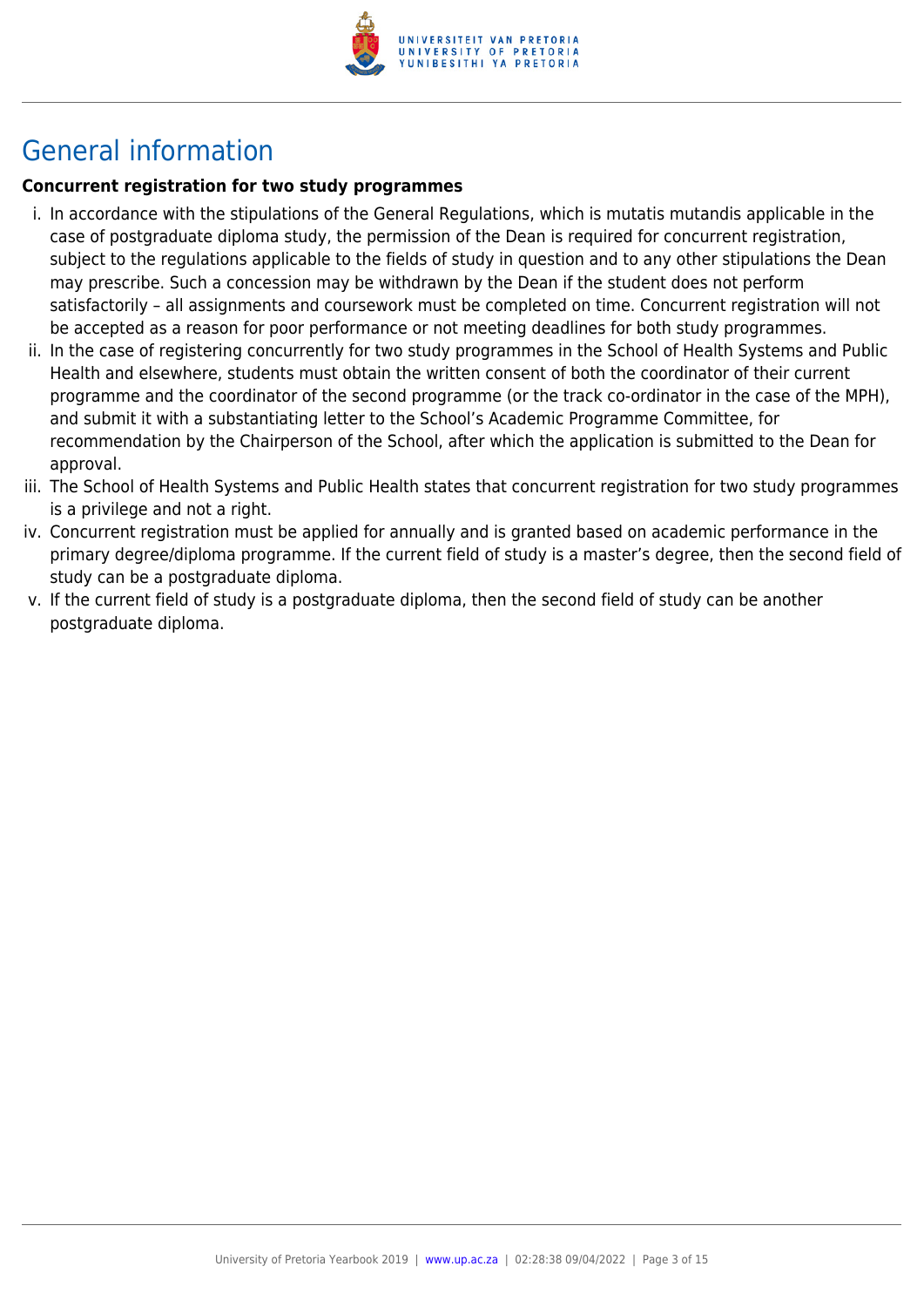

# Curriculum: Year 1

**Minimum credits: 120**

# **Core modules**

# **Research report 772 (AHM 772)**

| <b>Module credits</b>         | 30.00                                     |
|-------------------------------|-------------------------------------------|
| <b>Prerequisites</b>          | No prerequisites.                         |
| <b>Language of tuition</b>    | Module is presented in English            |
| <b>Department</b>             | School of Health System and Public Health |
| <b>Period of presentation</b> | Year                                      |

#### **Module content**

Executive/Emerging Leadership

Participants will be required to write up a project which can consist of a Strategic Plan for Leadership at the workplace which they will be required to implement and monitor over a period of 6 months and then write up the strengths and weaknesses of whether this plan made a difference and to what extent they have been able to influence and change the approach of decision-making at their workplaces. A report from supervisors will be required and the project will include a literature review and a detailed analysis of what was achieved, what value-added difference the project made at the workplace, what were the sustainability factors built into the plan and how it had improved service delivery. The health leadership strategies that arise out of the project will be discussed and how its broader application can be implemented towards transforming healthcare delivery at district or hospital level.

# **Complex problem-solving and negotiating, coherence and coordination 771 (CCC 771)**

| <b>Module credits</b>       | 10.00                                     |
|-----------------------------|-------------------------------------------|
| <b>Prerequisites</b>        | No prerequisites.                         |
| Language of tuition         | Module is presented in English            |
| <b>Department</b>           | School of Health System and Public Health |
| Booked of more contribution | $V = -$                                   |

**Period of presentation** Year

#### **Module content**

The public health leader will be equipped with strategies to address difficult and intractable problems at the workplace and assist health workers to become part of the solution by utilising newly acquired problem-solving skills which will have lasting impact in workplace settings. Negotiating techniques will be analysed for different workplace challenges and its application for greater coherence and coordination in the implementation of policy and effective management of its outcomes to improve service delivery.

#### **Ethics and values in healthcare, organisational behaviour change and strategy in health 771 (EOC 771)**

| <b>Module credits</b> | 10.00             |
|-----------------------|-------------------|
| <b>Prerequisites</b>  | No prerequisites. |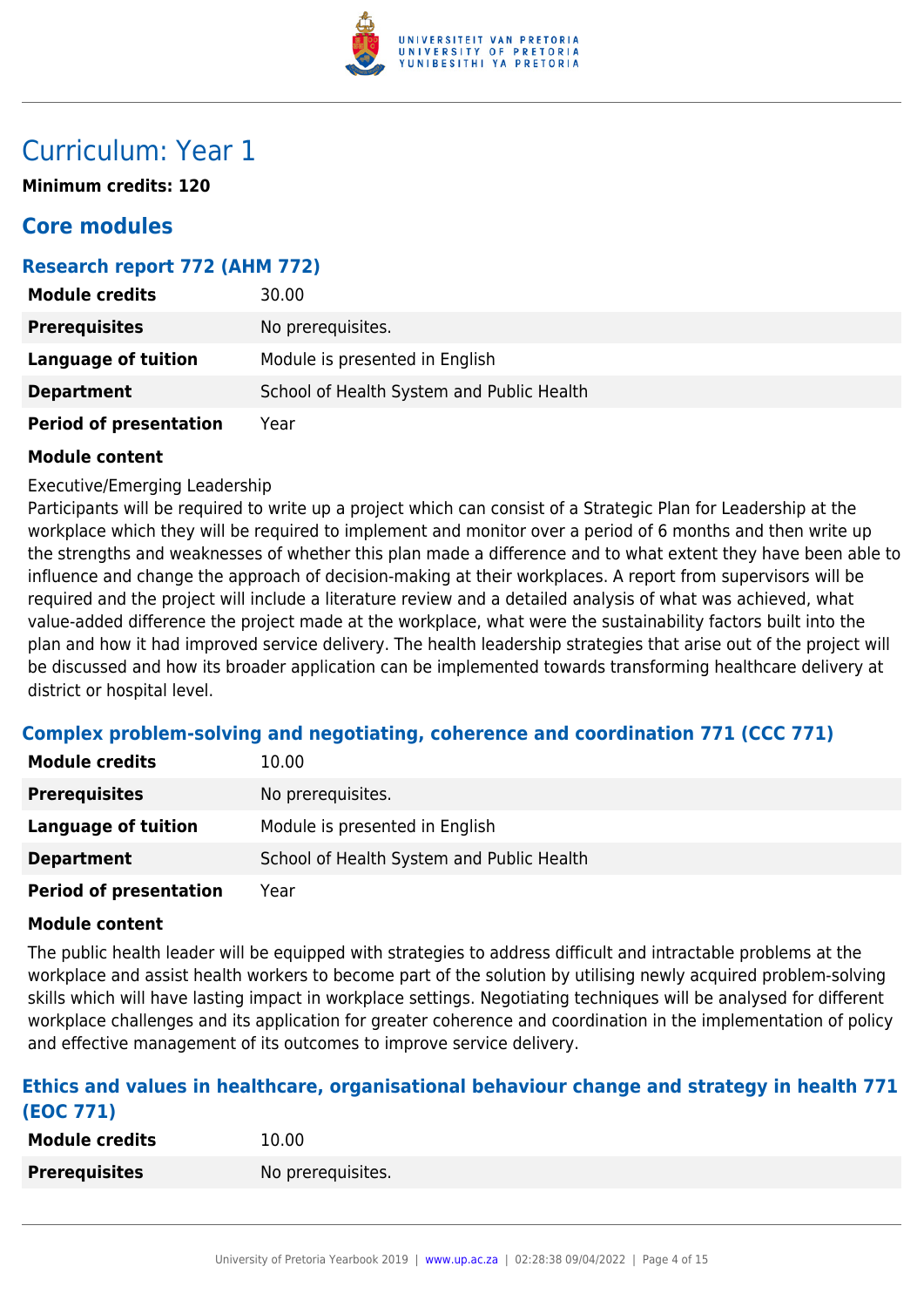

| <b>Language of tuition</b>    | Module is presented in English            |
|-------------------------------|-------------------------------------------|
| <b>Department</b>             | School of Health System and Public Health |
| <b>Period of presentation</b> | Year                                      |

The delivery of healthcare services require high ethical values and standards to promote quality of life which improve patient outcomes. The innovative and creative leader in the health sector will be provided with skills in dealing with organisational behaviour patterns which influence behaviour change and policy strategy. The module will focus on the difficulties in changing workplace behaviour and mechanisms of how to sustain change strategies which are workable and enabling.

# **Health system and transformation policy (political analysis, strategy and finance options) 771 (HPF 771)**

| <b>Module credits</b>         | 10.00                                     |
|-------------------------------|-------------------------------------------|
| Language of tuition           | Module is presented in English            |
| <b>Department</b>             | School of Health System and Public Health |
| <b>Period of presentation</b> | Year                                      |

#### **Module content**

Reform in SA – What is the problem? To include variations among provinces and districts, measurement issues, etc. Financing NHI: Revenue sources (general taxes, payroll taxes, etc.) the role of private insurance, fiscal space and the public finance situation in SA, covering the informal sector, etc.

Pay for performance as a policy tool: practical difficulties and the critical role for management in implementation. Overview of payment: Options for paying doctors and hospitals, the role of contracting, likely consequences and implementation issues. Politics and the reform process: Stakeholder analysis and mobilising support for reform. Financing NHI: Revenue sources (general taxes, payroll taxes, etc.) the role of private insurance, fiscal space and the public finance situation in S.A., covering the informal sector, etc. Organising NHI: national vs. provincial, public vs. quasi-public, roles for private administrators, choices about fiscal autonomy, relationship to various ministries. Government and market failures and the role of the public and private sectors – including corruption issues in both areas. Benefit package and targeting: Introduction to the 'step pyramid'. What should be covered and for whom? What role for co-payments as incentive and revenue source. The developmental transformation of the healthcare system is informed by the political context and the constitutional imperatives for access to care which are the main function of the health system. This module will provide the participant with analytical tools to interpret the political economy of health and to develop strategies which can respond to the health needs on the ground in a practical manner so that the impact of the health policy is understood and how it informs the type of executive leader required to deliver the results of effective and efficient healthcare delivery. Participants will be trained in costing the pooling, provisioning and procurement of health services as District or Hospital Managers to allow for the effective and efficient running of the services over which they have authority. Training will focus on their Units becoming a Cost Centre for the management of the finances allocated by the Provincial Health Authority as well as capacity building in the event that delegations for autonomy is devolved of their level of employment. The importance of performance management will be the focus in relation to optimal budget performance, allocation within the institution as well as meeting performance targets and outcome measures.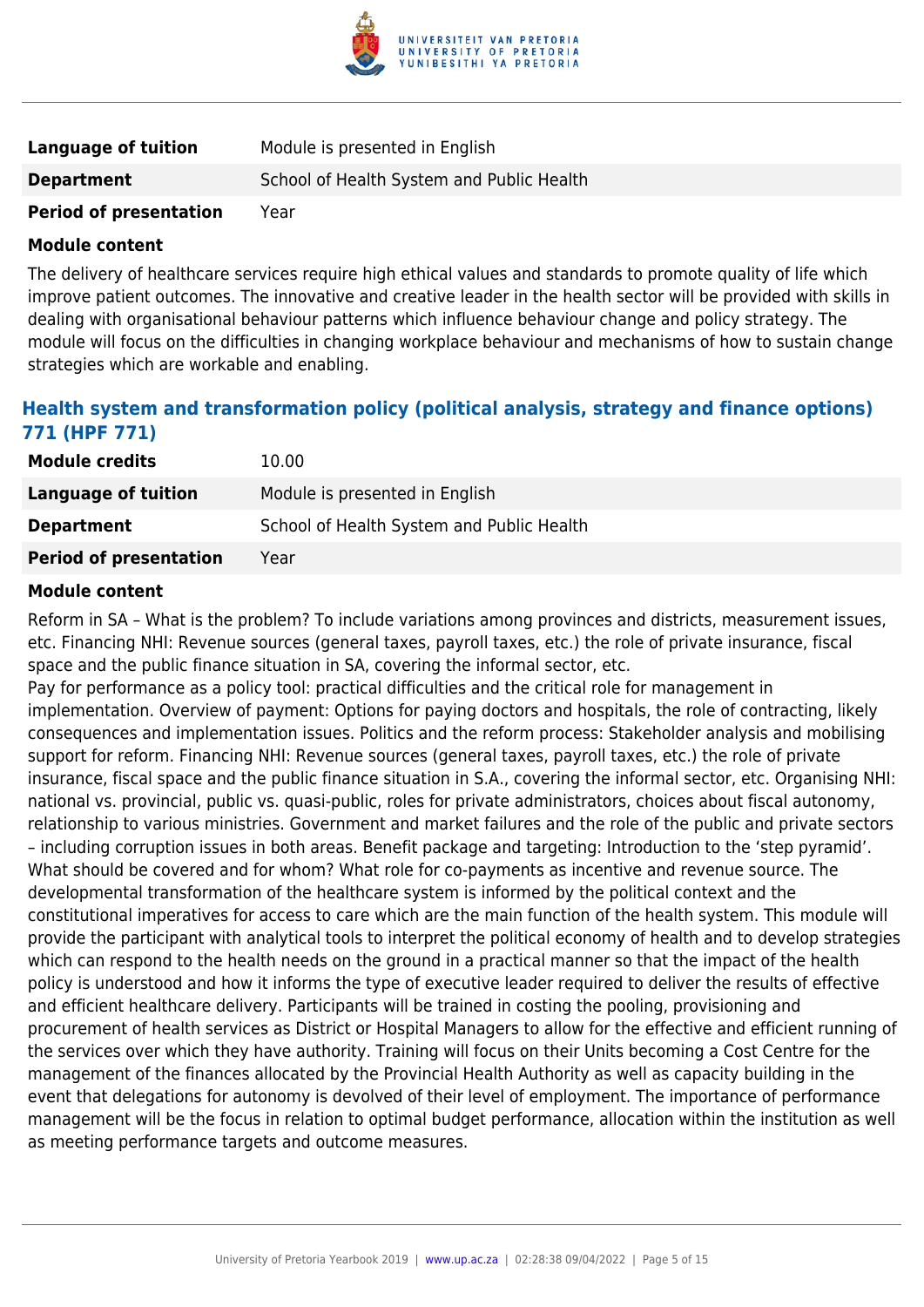

# **Health systems re-engineering including public sector centralisation and decentralisation 771 (HSR 771)**

| <b>Module credits</b>         | 10.00                                     |
|-------------------------------|-------------------------------------------|
| Language of tuition           | Module is presented in English            |
| <b>Department</b>             | School of Health System and Public Health |
| <b>Period of presentation</b> | Year                                      |

#### **Module content**

(District) Health systems (and hospital) re-engineering including public sector centralisation and decentralisation.

The re-engineering of the health system is one of the key pillars of the SAELPH programme with focus on improvement of services in the DHS. The new thrust of the national DOH with PHC as a key focus requires a new type of health leader who can understand the central role of PHC in a future equitable and efficient healthcare system. This module will assist to reshape the thinking of public health leaders towards building sound foundation strategies for the delivery of essential healthcare services primarily at the DHS level and its impact on the overall healthcare system. Development of a decentralisation case – a South African example focused on a district as the 'man in the middle' of the decentralisation process including the need for information, problems of supervision. Understand the international experience in re-engineering public sector providers, with special emphasis on PHC and how they will function in a future NHI.

# **Executive leadership in health (including responsible leadership) 771 (LHE 771)**

| <b>Module credits</b>         | 10.00                                     |
|-------------------------------|-------------------------------------------|
| Language of tuition           | Module is presented in English            |
| <b>Department</b>             | School of Health System and Public Health |
| <b>Period of presentation</b> | Year                                      |

#### **Module content**

The application of the principles of Executive Leadership in the health sector will be examined with focus on several modalities of leadership including meta-leadership with a focus on examining why its application by health leaders are met with so much difficulty. The challenges which prevail in the pilot districts for the National Health Insurance will be analysed. Participants will be expected to do precourse reading in preparation for the module as well as a postmodule assignment which may include the writing up and development of a strategic plan with a focus on executive leadership principles. Application of responsible leadership strategies in to the public health sector. The focus on contemporary views of responsible leadership in South Africa and measures to redress the shortcomings in taking responsibility and being accountable for your actions. What is the vision for responsible leadership on the horizon in the next 5 to 15 years and how can a health manager reposition his/her thinking to meet the demands and the role they are to play in the new NHI funded system in the position they presently occupy. What does it mean to lead in a responsible manner be it at district, provincial or national level. This will include the call for courageous scholarship and strategies to lead collectively in a responsible manner.

# **Learning in public health 778 (PHM 778)**

| <b>Module credits</b>      | 5.00                           |
|----------------------------|--------------------------------|
| <b>Language of tuition</b> | Module is presented in English |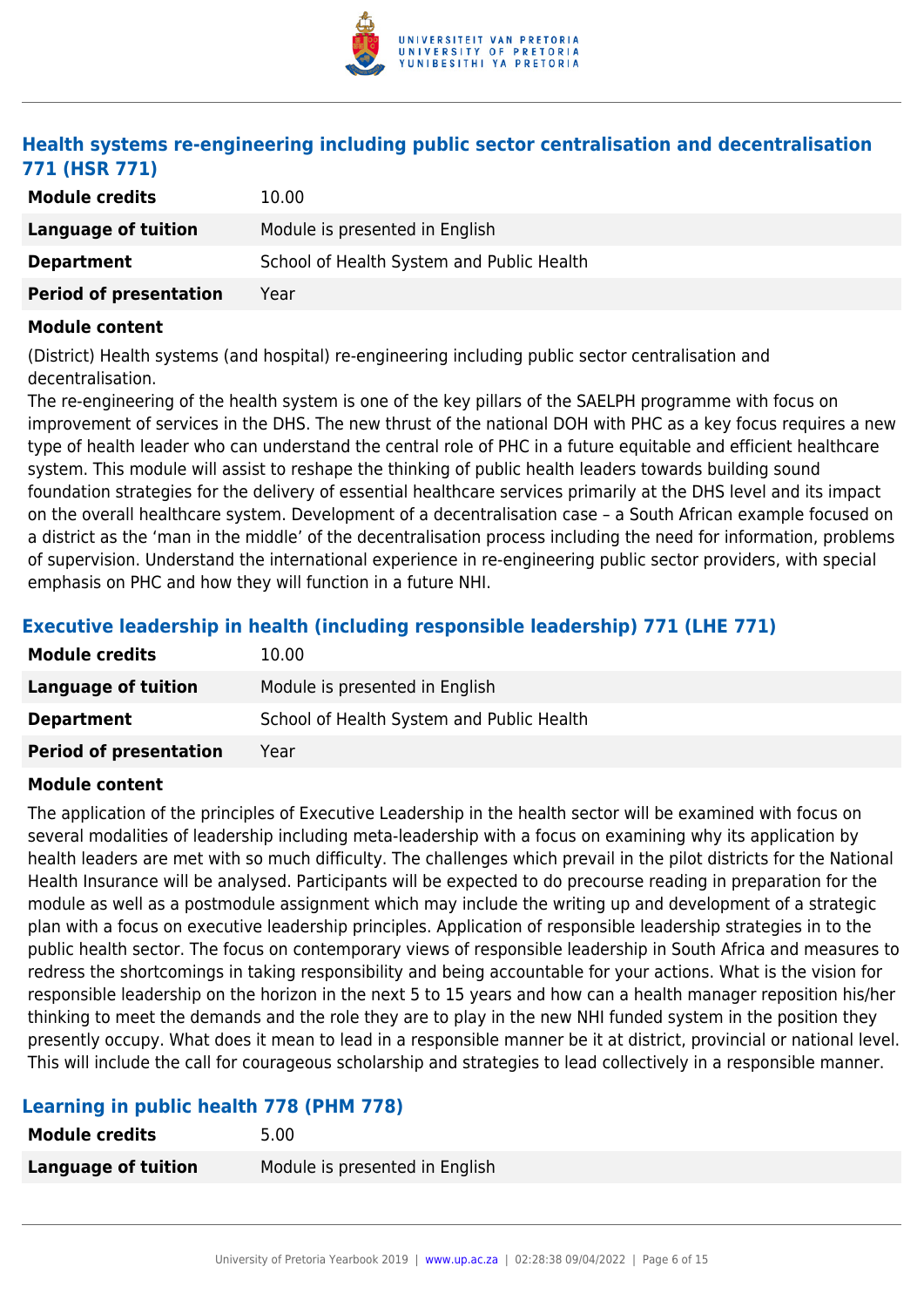

**Period of presentation** Year

#### **Module content**

Special introduction to fundamentals in Executive Leadership in health

The emerging student will be taught the fundamentals in executive leadership in healthcare systems which will form the basic platform or foundation for understanding the challenges for application of leadership modalities at the different levels of healthcare service delivery in the public health service and how to begin to think and analyse how the principles of executive leadership at their level of appointment can improve health service delivery.

# **Elective modules**

# **Strategic human resources and management performance 772 (HRM 772)**

| <b>Module credits</b>         | 10.00                                     |
|-------------------------------|-------------------------------------------|
| Language of tuition           | Module is presented in English            |
| <b>Department</b>             | School of Health System and Public Health |
| <b>Period of presentation</b> | Year                                      |

#### **Module content**

Participants will be taught the critical importance of human resource development and management strategies required for an effective district healthcare system which is required for an effective NHI-based healthcare system. HR planning, forecasting, analysis, implementation and evaluation processes will be integrated into service delivery target achievement. The different types of human resources and their roles for effective service delivery in working in an integrated healthcare system will be used in case studies developed in the SA health context.

# **Health informatics, monitoring and evaluation 772 (MEH 772)**

| <b>Module credits</b>         | 10.00                                     |
|-------------------------------|-------------------------------------------|
| Language of tuition           | Module is presented in English            |
| <b>Department</b>             | School of Health System and Public Health |
| <b>Period of presentation</b> | Year                                      |

#### **Module content**

Participants will be taught the importance of evidence-based public health and how to use health data, interpret the data, use the data for planning and for evaluation. The critical importance of how to strategically monitor and evaluate all programmes and systems, as well as how practical leadership requires in-depth knowledge of how to use review systems for forward planning. The use of knowledge management modalities will be used in health planning and participants will be required to design a Monitoring and Evaluation system that can be used at their workplace for better results in healthcare delivery.

# **Policy practice seminar 771 (PPS 771)**

**Module credits** 5.00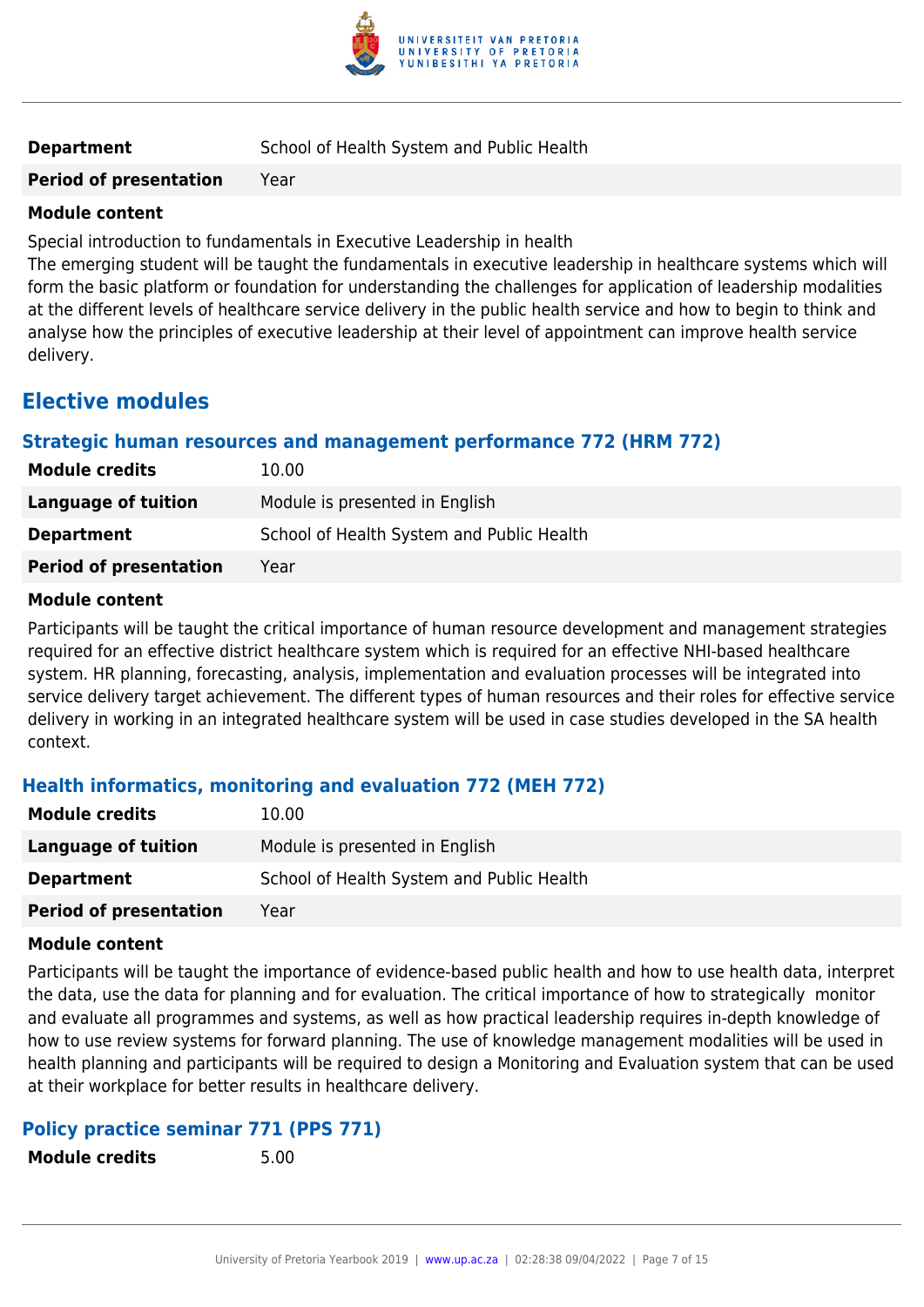

| Language of tuition           | Module is presented in English            |
|-------------------------------|-------------------------------------------|
| <b>Department</b>             | School of Health System and Public Health |
| <b>Period of presentation</b> | Year                                      |

The fundamentals of health policy practice implementation will be discussed and methods of analysis will be linked to how the best effective health policy processes can be structured to respond to the health needs. The policy chain from inception to implementation will be analysed to establish why SA health policies, which are rated as very good, never gets implemented and where they are implemented, the results are less than optimal. How can policy practice assist executive leaders in health to work smarter, with fewer resources and achieve greater results for effective service delivery. The role of the community in the policy development and practice process will analysed to see what lessons can be learned to cut down on bureaucracy and red tape.

# **Implementation of quality improvement modalities (strategies) in the health system 772 (QIM 772)**

| <b>Module credits</b>         | 10.00                                     |
|-------------------------------|-------------------------------------------|
| Language of tuition           | Module is presented in English            |
| <b>Department</b>             | School of Health System and Public Health |
| <b>Period of presentation</b> | Year                                      |

#### **Module content**

Participants will be required to identify the current quality challenges at their place of work and develop an advanced quality improvement strategic plan which they can implement. The plan must respond to the recent audit of facilities conducted by the Department of Health. Participants will be required upon returning to their place of work to implement the plan and after 6 months report on the results and what improvements had occurred as a result of their plans. The key factors to be addressed include waiting times, availability of medication, cleanliness of facilities, the long queues and patient satisfaction. Participants will be taught quality improvement strategies related to executive leadership, learning and organisational change.

#### **Strategic financial management in health 771 (SFM 771)**

| <b>Module credits</b>         | 10.00                                     |
|-------------------------------|-------------------------------------------|
| Language of tuition           | Module is presented in English            |
| <b>Department</b>             | School of Health System and Public Health |
| <b>Period of presentation</b> | Year                                      |

#### **Module content**

The module will enable the participant to implement strategies which are practical and implementable in the workplace taking into consideration the complexities and challenges prudent and well thought through financial management strategies which not only addresses the current financial problems but provides for visionary thinking in its application towards a more equitable healthcare delivery system. The importance of adequate skills required for an efficient National Health Insurance will be the focus and participants will be required to develop strategic financial plans based on their workplace objectives so that practical solutions can be developed that is within budget and which are affordable.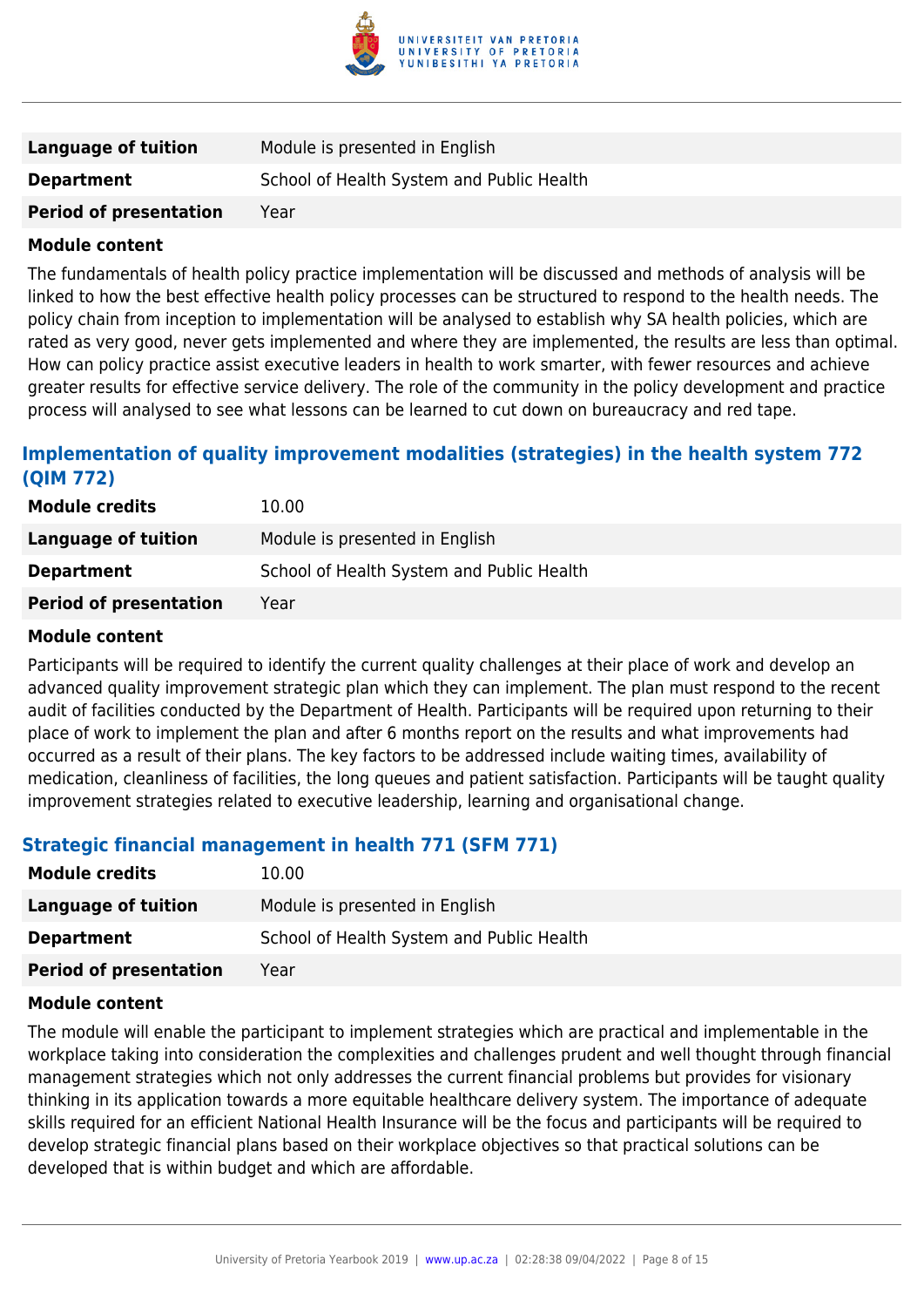

# **Strategic marketing (and communication) in health 771 (SMH 771)**

| <b>Module credits</b>         | 5.00                                      |
|-------------------------------|-------------------------------------------|
| Language of tuition           | Module is presented in English            |
| <b>Department</b>             | School of Health System and Public Health |
| <b>Period of presentation</b> | Year                                      |

#### **Module content**

The module will enable the participant to create a messaging strategy that can be used in all marketing materials. To develop a marketing programme appropriate for the target audience using the most effective possibilities such as public relations, advertising, website (and other internet platforms), promotional seminars, conferences and trade booth opportunities, downloadable materials, direct marketing (offline and online), packaging, event sponsorships and merchandising promotions. The participant will be taught the skills to develop a communications programme that complements the marketing programme and provides timely and comprehensive internal, external and strategic communications initiatives in an integrated approach. One of the key issues will be the level of the health message and whether it makes an impact on the improvement of uptake of healthcare services.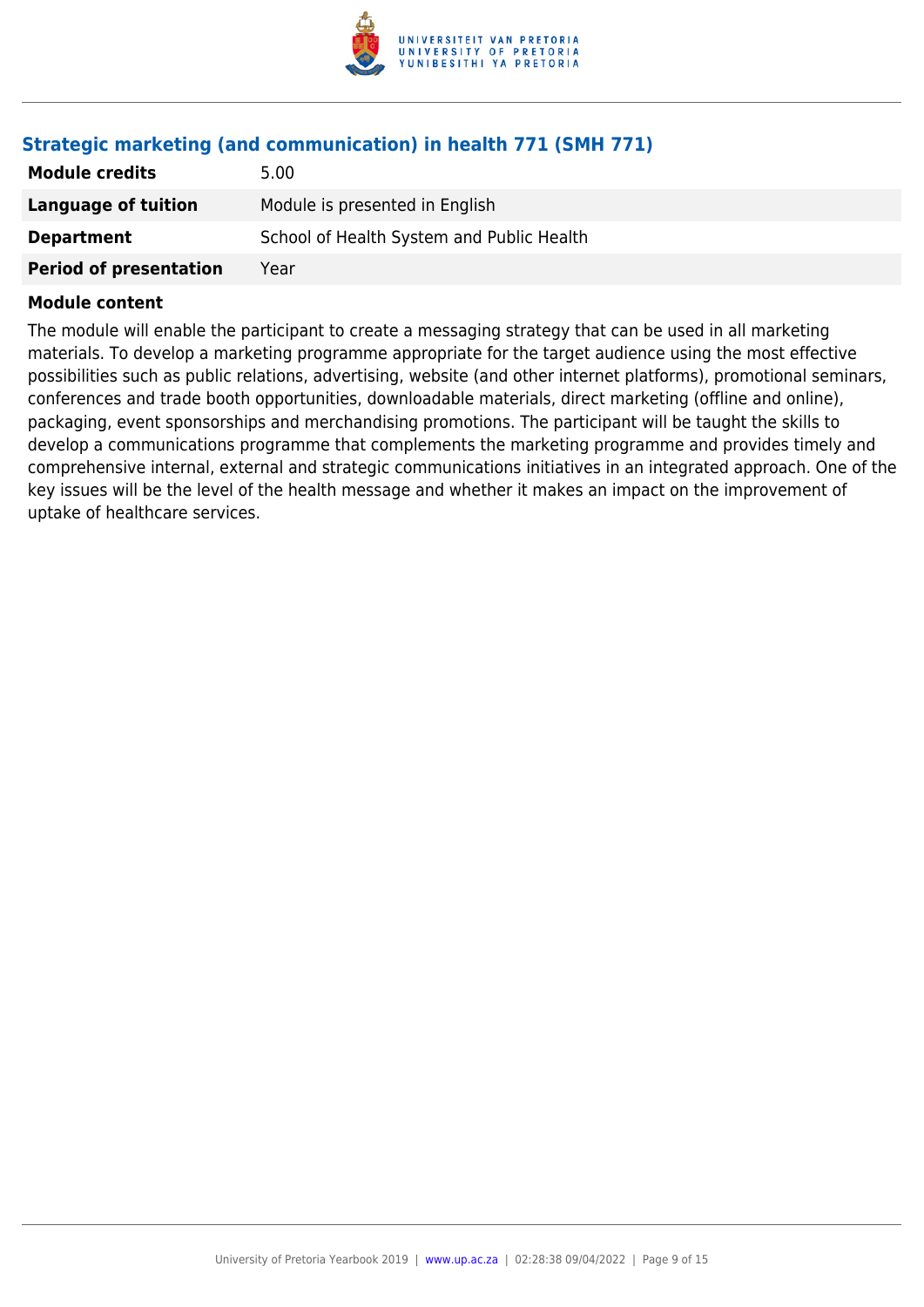

# Curriculum: Final year

**Minimum credits: 120**

# **Core modules**

# **Research report 772 (AHM 772)**

| <b>Module credits</b>         | 30.00                                     |
|-------------------------------|-------------------------------------------|
| <b>Prerequisites</b>          | No prerequisites.                         |
| <b>Language of tuition</b>    | Module is presented in English            |
| <b>Department</b>             | School of Health System and Public Health |
| <b>Period of presentation</b> | Year                                      |

#### **Module content**

Executive/Emerging Leadership

Participants will be required to write up a project which can consist of a Strategic Plan for Leadership at the workplace which they will be required to implement and monitor over a period of 6 months and then write up the strengths and weaknesses of whether this plan made a difference and to what extent they have been able to influence and change the approach of decision-making at their workplaces. A report from supervisors will be required and the project will include a literature review and a detailed analysis of what was achieved, what value-added difference the project made at the workplace, what were the sustainability factors built into the plan and how it had improved service delivery. The health leadership strategies that arise out of the project will be discussed and how its broader application can be implemented towards transforming healthcare delivery at district or hospital level.

# **Complex problem-solving and negotiating, coherence and coordination 771 (CCC 771)**

| <b>Module credits</b>      | 10.00                                     |
|----------------------------|-------------------------------------------|
| <b>Prerequisites</b>       | No prerequisites.                         |
| Language of tuition        | Module is presented in English            |
| <b>Department</b>          | School of Health System and Public Health |
| Booked of more contable in | $\mathcal{M}$ $\sim$ $\sim$               |

**Period of presentation** Year

#### **Module content**

The public health leader will be equipped with strategies to address difficult and intractable problems at the workplace and assist health workers to become part of the solution by utilising newly acquired problem-solving skills which will have lasting impact in workplace settings. Negotiating techniques will be analysed for different workplace challenges and its application for greater coherence and coordination in the implementation of policy and effective management of its outcomes to improve service delivery.

#### **Ethics and values in healthcare, organisational behaviour change and strategy in health 771 (EOC 771)**

| <b>Module credits</b> | 10.00             |
|-----------------------|-------------------|
| <b>Prerequisites</b>  | No prerequisites. |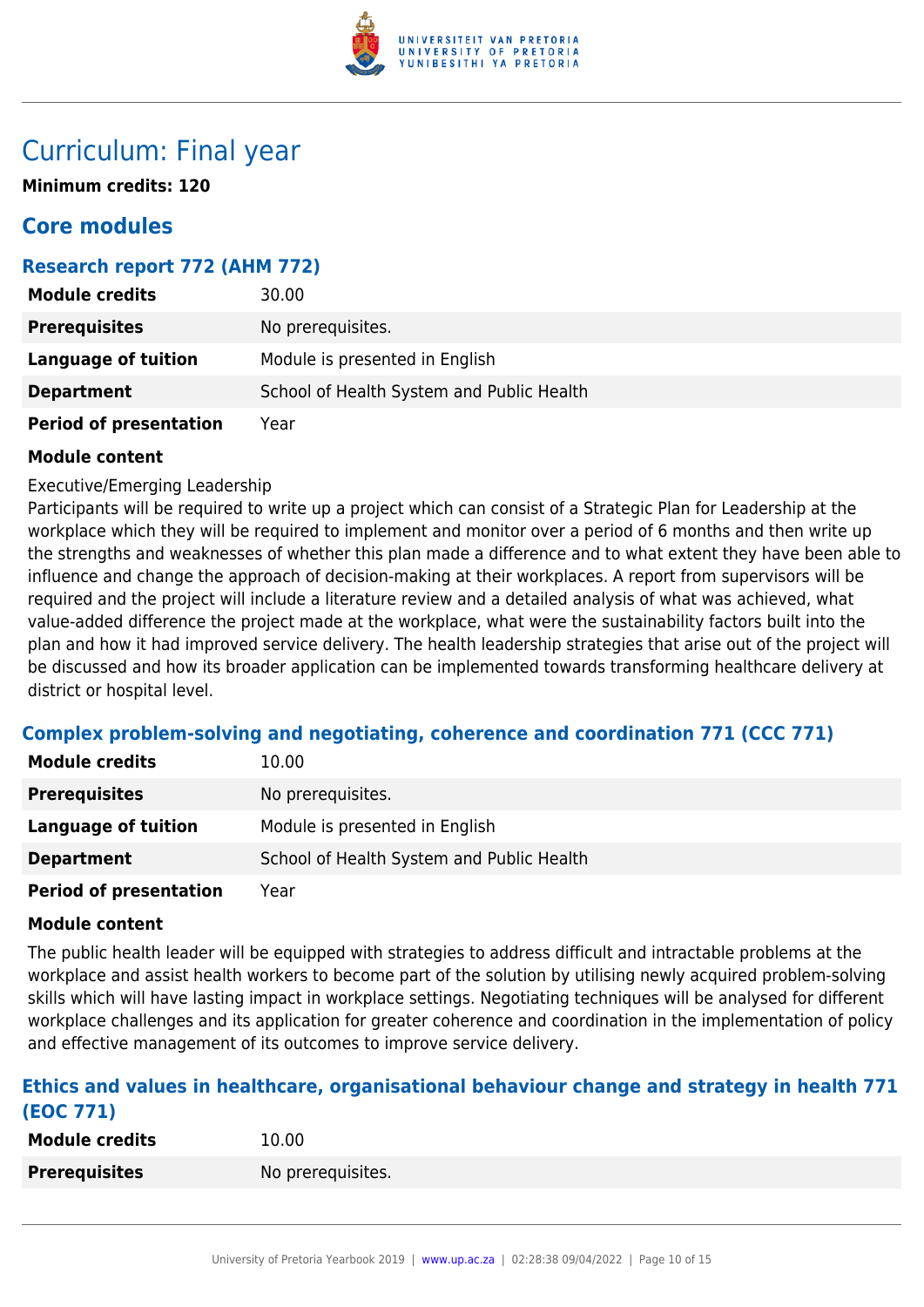

| <b>Language of tuition</b>    | Module is presented in English            |
|-------------------------------|-------------------------------------------|
| <b>Department</b>             | School of Health System and Public Health |
| <b>Period of presentation</b> | Year                                      |

The delivery of healthcare services require high ethical values and standards to promote quality of life which improve patient outcomes. The innovative and creative leader in the health sector will be provided with skills in dealing with organisational behaviour patterns which influence behaviour change and policy strategy. The module will focus on the difficulties in changing workplace behaviour and mechanisms of how to sustain change strategies which are workable and enabling.

# **Health system and transformation policy (political analysis, strategy and finance options) 771 (HPF 771)**

| <b>Module credits</b>         | 10.00                                     |
|-------------------------------|-------------------------------------------|
| Language of tuition           | Module is presented in English            |
| <b>Department</b>             | School of Health System and Public Health |
| <b>Period of presentation</b> | Year                                      |

#### **Module content**

Reform in SA – What is the problem? To include variations among provinces and districts, measurement issues, etc. Financing NHI: Revenue sources (general taxes, payroll taxes, etc.) the role of private insurance, fiscal space and the public finance situation in SA, covering the informal sector, etc.

Pay for performance as a policy tool: practical difficulties and the critical role for management in implementation. Overview of payment: Options for paying doctors and hospitals, the role of contracting, likely consequences and implementation issues. Politics and the reform process: Stakeholder analysis and mobilising support for reform. Financing NHI: Revenue sources (general taxes, payroll taxes, etc.) the role of private insurance, fiscal space and the public finance situation in S.A., covering the informal sector, etc. Organising NHI: national vs. provincial, public vs. quasi-public, roles for private administrators, choices about fiscal autonomy, relationship to various ministries. Government and market failures and the role of the public and private sectors – including corruption issues in both areas. Benefit package and targeting: Introduction to the 'step pyramid'. What should be covered and for whom? What role for co-payments as incentive and revenue source. The developmental transformation of the healthcare system is informed by the political context and the constitutional imperatives for access to care which are the main function of the health system. This module will provide the participant with analytical tools to interpret the political economy of health and to develop strategies which can respond to the health needs on the ground in a practical manner so that the impact of the health policy is understood and how it informs the type of executive leader required to deliver the results of effective and efficient healthcare delivery. Participants will be trained in costing the pooling, provisioning and procurement of health services as District or Hospital Managers to allow for the effective and efficient running of the services over which they have authority. Training will focus on their Units becoming a Cost Centre for the management of the finances allocated by the Provincial Health Authority as well as capacity building in the event that delegations for autonomy is devolved of their level of employment. The importance of performance management will be the focus in relation to optimal budget performance, allocation within the institution as well as meeting performance targets and outcome measures.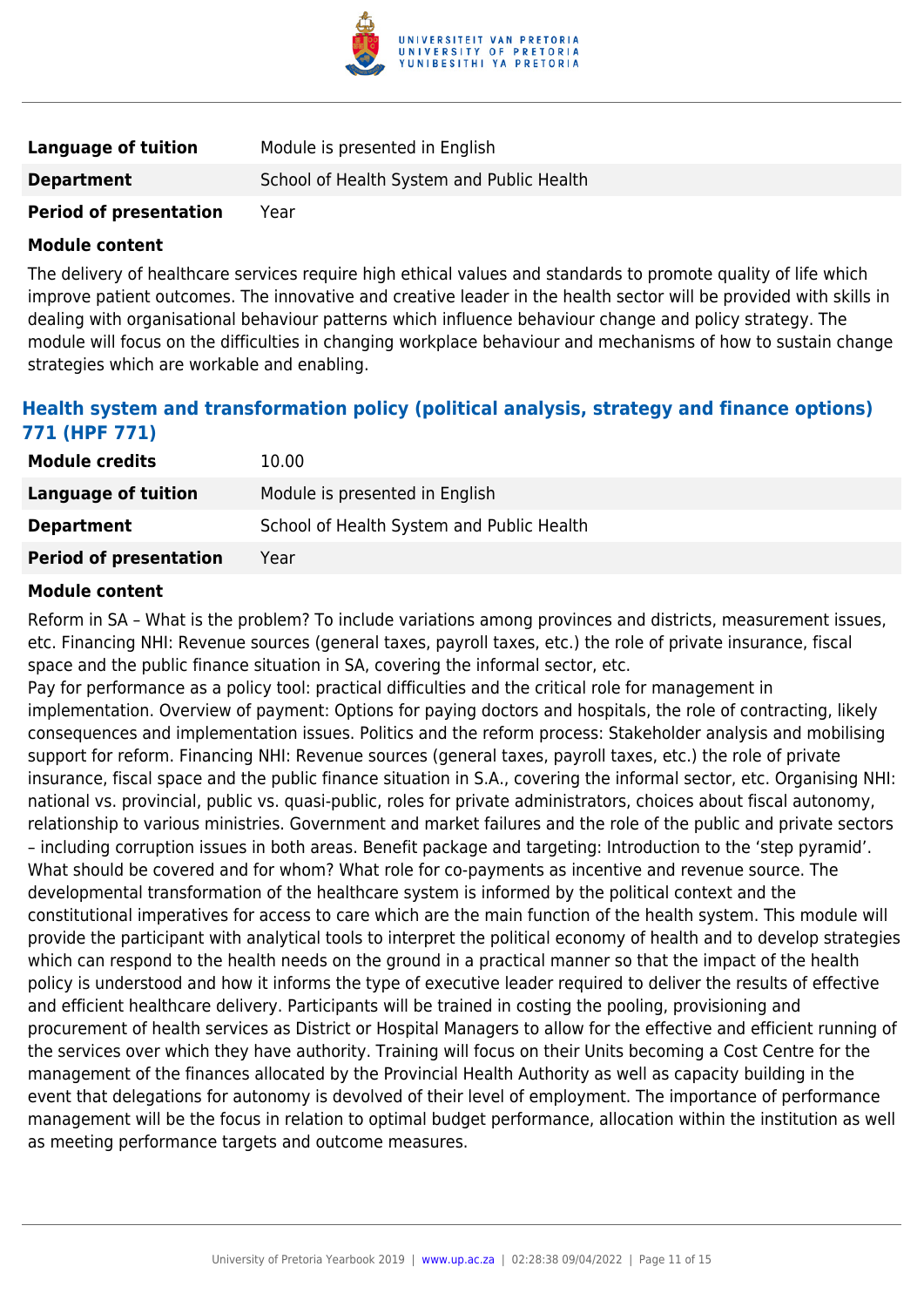

# **Health systems re-engineering including public sector centralisation and decentralisation 771 (HSR 771)**

| <b>Module credits</b>         | 10.00                                     |
|-------------------------------|-------------------------------------------|
| Language of tuition           | Module is presented in English            |
| <b>Department</b>             | School of Health System and Public Health |
| <b>Period of presentation</b> | Year                                      |

#### **Module content**

(District) Health systems (and hospital) re-engineering including public sector centralisation and decentralisation.

The re-engineering of the health system is one of the key pillars of the SAELPH programme with focus on improvement of services in the DHS. The new thrust of the national DOH with PHC as a key focus requires a new type of health leader who can understand the central role of PHC in a future equitable and efficient healthcare system. This module will assist to reshape the thinking of public health leaders towards building sound foundation strategies for the delivery of essential healthcare services primarily at the DHS level and its impact on the overall healthcare system. Development of a decentralisation case – a South African example focused on a district as the 'man in the middle' of the decentralisation process including the need for information, problems of supervision. Understand the international experience in re-engineering public sector providers, with special emphasis on PHC and how they will function in a future NHI.

# **Executive leadership in health (including responsible leadership) 771 (LHE 771)**

| <b>Module credits</b>         | 10.00                                     |
|-------------------------------|-------------------------------------------|
| Language of tuition           | Module is presented in English            |
| <b>Department</b>             | School of Health System and Public Health |
| <b>Period of presentation</b> | Year                                      |

#### **Module content**

The application of the principles of Executive Leadership in the health sector will be examined with focus on several modalities of leadership including meta-leadership with a focus on examining why its application by health leaders are met with so much difficulty. The challenges which prevail in the pilot districts for the National Health Insurance will be analysed. Participants will be expected to do precourse reading in preparation for the module as well as a postmodule assignment which may include the writing up and development of a strategic plan with a focus on executive leadership principles. Application of responsible leadership strategies in to the public health sector. The focus on contemporary views of responsible leadership in South Africa and measures to redress the shortcomings in taking responsibility and being accountable for your actions. What is the vision for responsible leadership on the horizon in the next 5 to 15 years and how can a health manager reposition his/her thinking to meet the demands and the role they are to play in the new NHI funded system in the position they presently occupy. What does it mean to lead in a responsible manner be it at district, provincial or national level. This will include the call for courageous scholarship and strategies to lead collectively in a responsible manner.

# **Learning in public health 778 (PHM 778)**

| <b>Module credits</b>      | 5.00                           |
|----------------------------|--------------------------------|
| <b>Language of tuition</b> | Module is presented in English |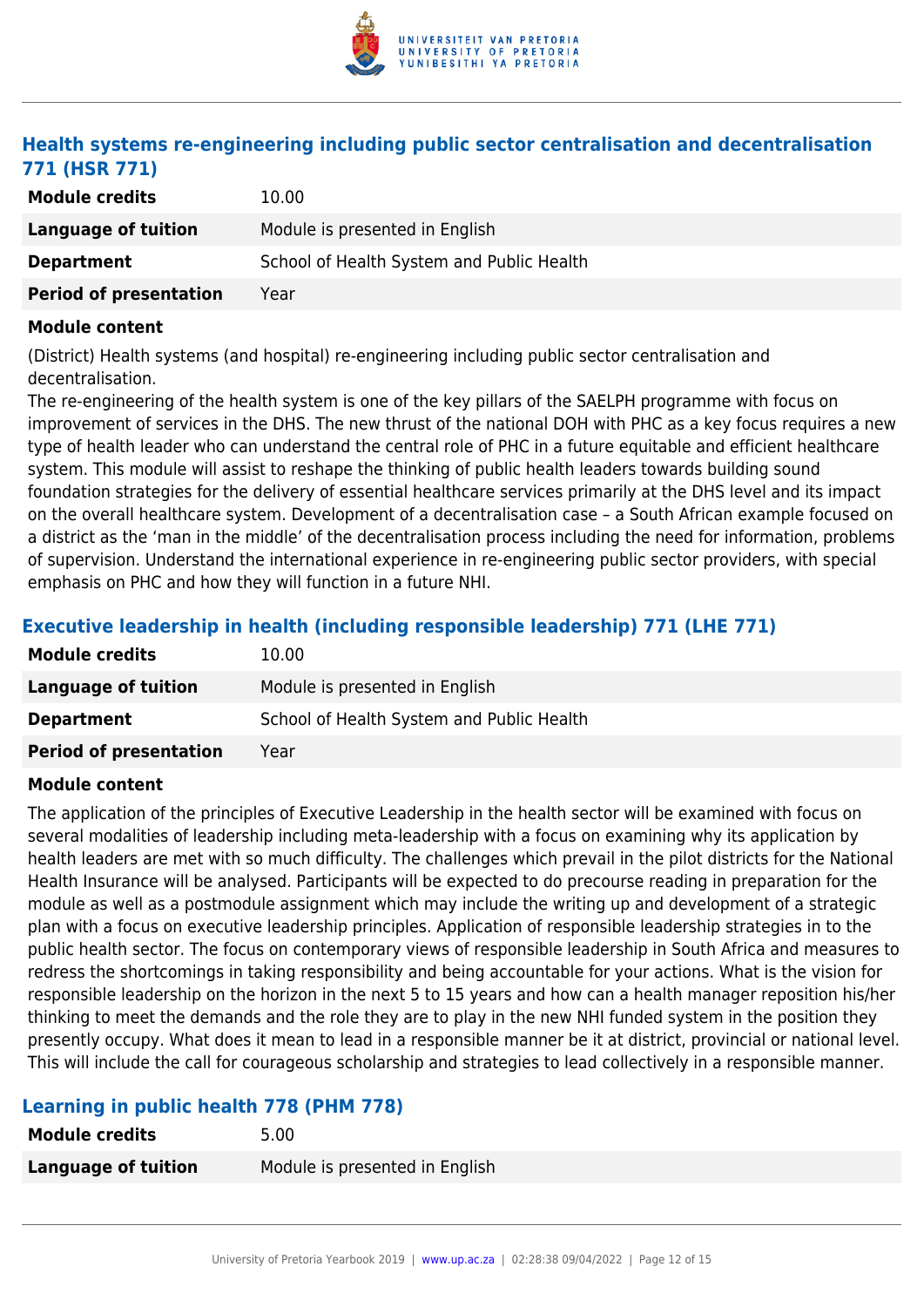

**Period of presentation** Year

#### **Module content**

Special introduction to fundamentals in Executive Leadership in health

The emerging student will be taught the fundamentals in executive leadership in healthcare systems which will form the basic platform or foundation for understanding the challenges for application of leadership modalities at the different levels of healthcare service delivery in the public health service and how to begin to think and analyse how the principles of executive leadership at their level of appointment can improve health service delivery.

# **Elective modules**

# **Strategic human resources and management performance 772 (HRM 772)**

| <b>Module credits</b>         | 10.00                                     |
|-------------------------------|-------------------------------------------|
| Language of tuition           | Module is presented in English            |
| <b>Department</b>             | School of Health System and Public Health |
| <b>Period of presentation</b> | Year                                      |

#### **Module content**

Participants will be taught the critical importance of human resource development and management strategies required for an effective district healthcare system which is required for an effective NHI-based healthcare system. HR planning, forecasting, analysis, implementation and evaluation processes will be integrated into service delivery target achievement. The different types of human resources and their roles for effective service delivery in working in an integrated healthcare system will be used in case studies developed in the SA health context.

# **Health informatics, monitoring and evaluation 772 (MEH 772)**

| <b>Module credits</b>         | 10.00                                     |
|-------------------------------|-------------------------------------------|
| Language of tuition           | Module is presented in English            |
| <b>Department</b>             | School of Health System and Public Health |
| <b>Period of presentation</b> | Year                                      |

#### **Module content**

Participants will be taught the importance of evidence-based public health and how to use health data, interpret the data, use the data for planning and for evaluation. The critical importance of how to strategically monitor and evaluate all programmes and systems, as well as how practical leadership requires in-depth knowledge of how to use review systems for forward planning. The use of knowledge management modalities will be used in health planning and participants will be required to design a Monitoring and Evaluation system that can be used at their workplace for better results in healthcare delivery.

# **Policy practice seminar 771 (PPS 771)**

**Module credits** 5.00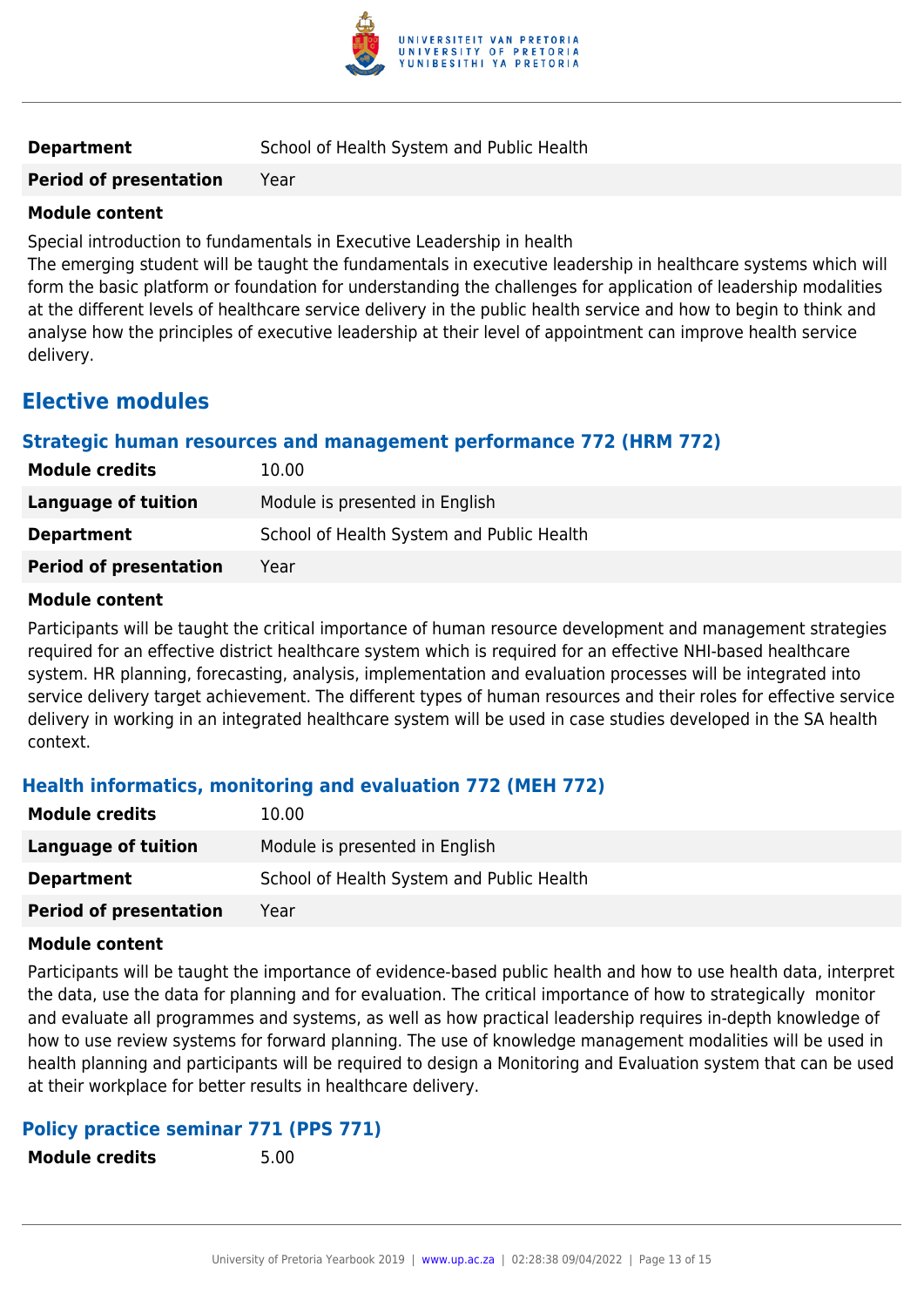

| Language of tuition           | Module is presented in English            |
|-------------------------------|-------------------------------------------|
| <b>Department</b>             | School of Health System and Public Health |
| <b>Period of presentation</b> | Year                                      |

The fundamentals of health policy practice implementation will be discussed and methods of analysis will be linked to how the best effective health policy processes can be structured to respond to the health needs. The policy chain from inception to implementation will be analysed to establish why SA health policies, which are rated as very good, never gets implemented and where they are implemented, the results are less than optimal. How can policy practice assist executive leaders in health to work smarter, with fewer resources and achieve greater results for effective service delivery. The role of the community in the policy development and practice process will analysed to see what lessons can be learned to cut down on bureaucracy and red tape.

# **Implementation of quality improvement modalities (strategies) in the health system 772 (QIM 772)**

| <b>Module credits</b>         | 10.00                                     |
|-------------------------------|-------------------------------------------|
| Language of tuition           | Module is presented in English            |
| <b>Department</b>             | School of Health System and Public Health |
| <b>Period of presentation</b> | Year                                      |

#### **Module content**

Participants will be required to identify the current quality challenges at their place of work and develop an advanced quality improvement strategic plan which they can implement. The plan must respond to the recent audit of facilities conducted by the Department of Health. Participants will be required upon returning to their place of work to implement the plan and after 6 months report on the results and what improvements had occurred as a result of their plans. The key factors to be addressed include waiting times, availability of medication, cleanliness of facilities, the long queues and patient satisfaction. Participants will be taught quality improvement strategies related to executive leadership, learning and organisational change.

#### **Strategic financial management in health 771 (SFM 771)**

| <b>Module credits</b>         | 10.00                                     |
|-------------------------------|-------------------------------------------|
| Language of tuition           | Module is presented in English            |
| <b>Department</b>             | School of Health System and Public Health |
| <b>Period of presentation</b> | Year                                      |

#### **Module content**

The module will enable the participant to implement strategies which are practical and implementable in the workplace taking into consideration the complexities and challenges prudent and well thought through financial management strategies which not only addresses the current financial problems but provides for visionary thinking in its application towards a more equitable healthcare delivery system. The importance of adequate skills required for an efficient National Health Insurance will be the focus and participants will be required to develop strategic financial plans based on their workplace objectives so that practical solutions can be developed that is within budget and which are affordable.